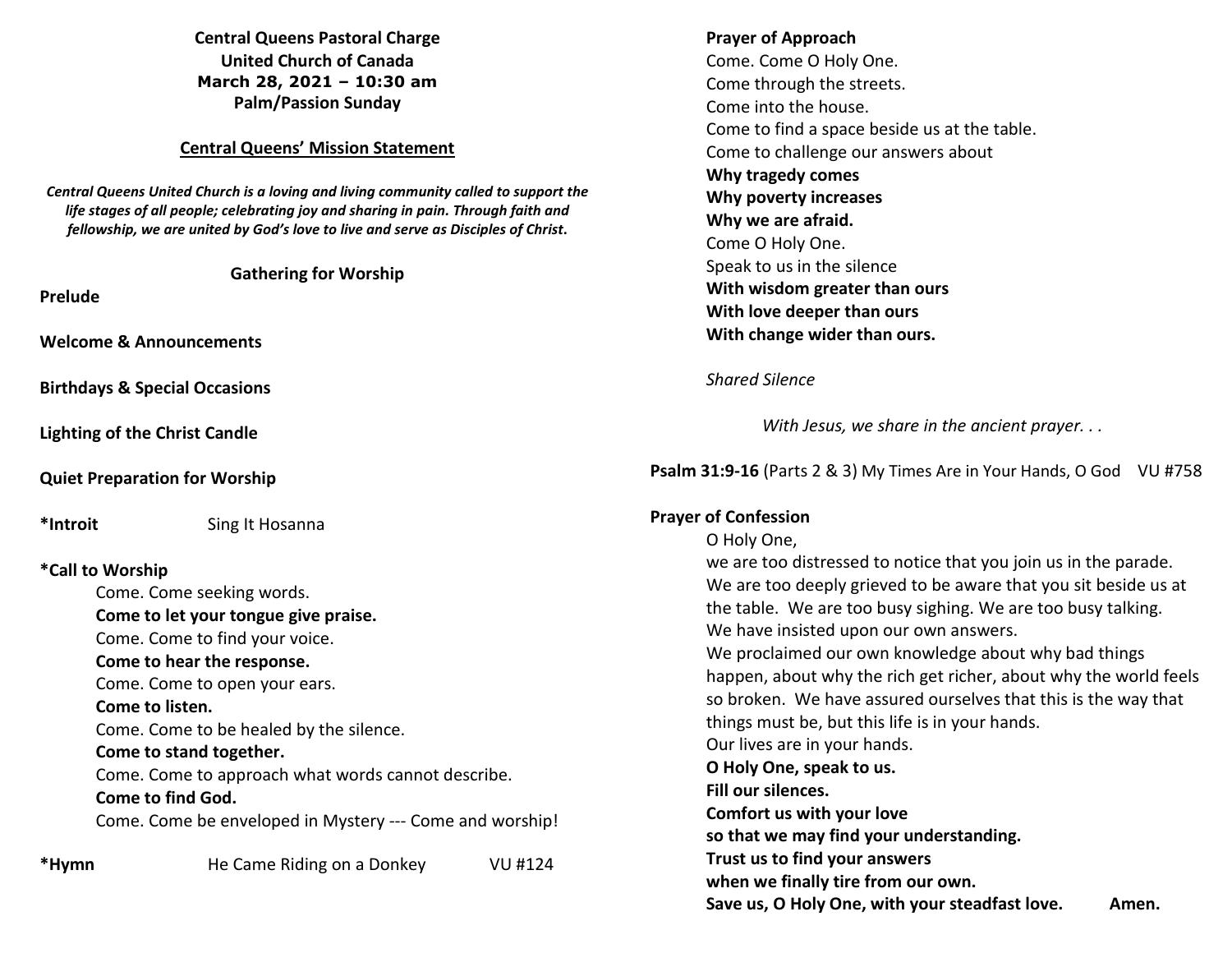|                                               | <b>Moment of Silence</b>                                                                                                                                                                      |                | <b>Minister</b>                                                                                                                                                                                                                                                                                                                   |
|-----------------------------------------------|-----------------------------------------------------------------------------------------------------------------------------------------------------------------------------------------------|----------------|-----------------------------------------------------------------------------------------------------------------------------------------------------------------------------------------------------------------------------------------------------------------------------------------------------------------------------------|
| <b>Kyrie</b>                                  |                                                                                                                                                                                               |                | <b>Church Representative</b>                                                                                                                                                                                                                                                                                                      |
| <b>Assurance of God's Love</b>                |                                                                                                                                                                                               |                | *Questions of Those Affirming Their Baptismal Vows                                                                                                                                                                                                                                                                                |
| <b>Hymn</b>                                   | Behold, Behold, I Make All Things New                                                                                                                                                         | MV #115        | <b>Minister</b><br>Beloved children of God, have no fear. God, who knew you<br>before you were born and who was active in your baptism, is                                                                                                                                                                                        |
| <b>Offertory Invitation</b>                   | <b>Presentation of Our Gifts</b>                                                                                                                                                              |                | present with you now. God will bless and strengthen you anew by<br>the Spirit, so that you may increase in knowledge of God and be<br>empowered to do God's will in the world.                                                                                                                                                    |
| <b>Offertory</b><br>*Presentation of Offering | Your Work, O God, Needs Many Hands                                                                                                                                                            | <b>VU #537</b> | I ask you therefore, before God and this faith community:<br>Do you believe in God, Source of love; in Jesus the Christ, love<br>incarnate; and in the Holy Spirit, love's power?                                                                                                                                                 |
| *Offertory Prayer                             | O Holy One,<br><b>Bless these gifts</b><br>So that the world may know your love<br>Even when we are silent. Amen.                                                                             |                | I do, by the grace of God.<br>Will you follow in the way of Jesus the Christ, resisting oppression<br>and evil, seeking justice, and witnessing to God's love for all<br>creation?<br>I will, God being my helper.                                                                                                                |
| <b>Sacred Readings</b><br>Anthem              | <b>Listening for the Word</b><br>Isaiah 50:4-9a The servant, I gave my back to those who struck me.<br>Philippians 2:5-11 Let the same mind be in you as was in Christ Jesus.<br>Mark 11:1-11 |                | Will you join with your sisters and brothers in this community of<br>faith to celebrate God's presence, live with respect in creation<br>and love, and serve others?<br>I will, God being my helper.<br>*Congregational Commitment<br><b>Congregation Stands</b><br>Let us pledge to these, Finn, Crosby & Gabriel, our continued |
| Sermon                                        | <b>Finding Your Voice</b>                                                                                                                                                                     |                | support and care.<br>We will continue to support you, walk with you, and grow with<br>you. With God's help, we will live our baptism as a loving                                                                                                                                                                                  |
| <b>Hymn</b>                                   | I Am a Child of God                                                                                                                                                                           | MV #157        | community in Jesus Christ: nurturing one another in faith,<br>upholding one another in prayer, encouraging one another in<br>God's work.                                                                                                                                                                                          |
|                                               | <b>Responding to the Word</b><br><b>Reaffirmation of Baptismal Faith</b>                                                                                                                      |                | <b>Affirmation of Our Faith</b><br>A New Creed<br>VU #918                                                                                                                                                                                                                                                                         |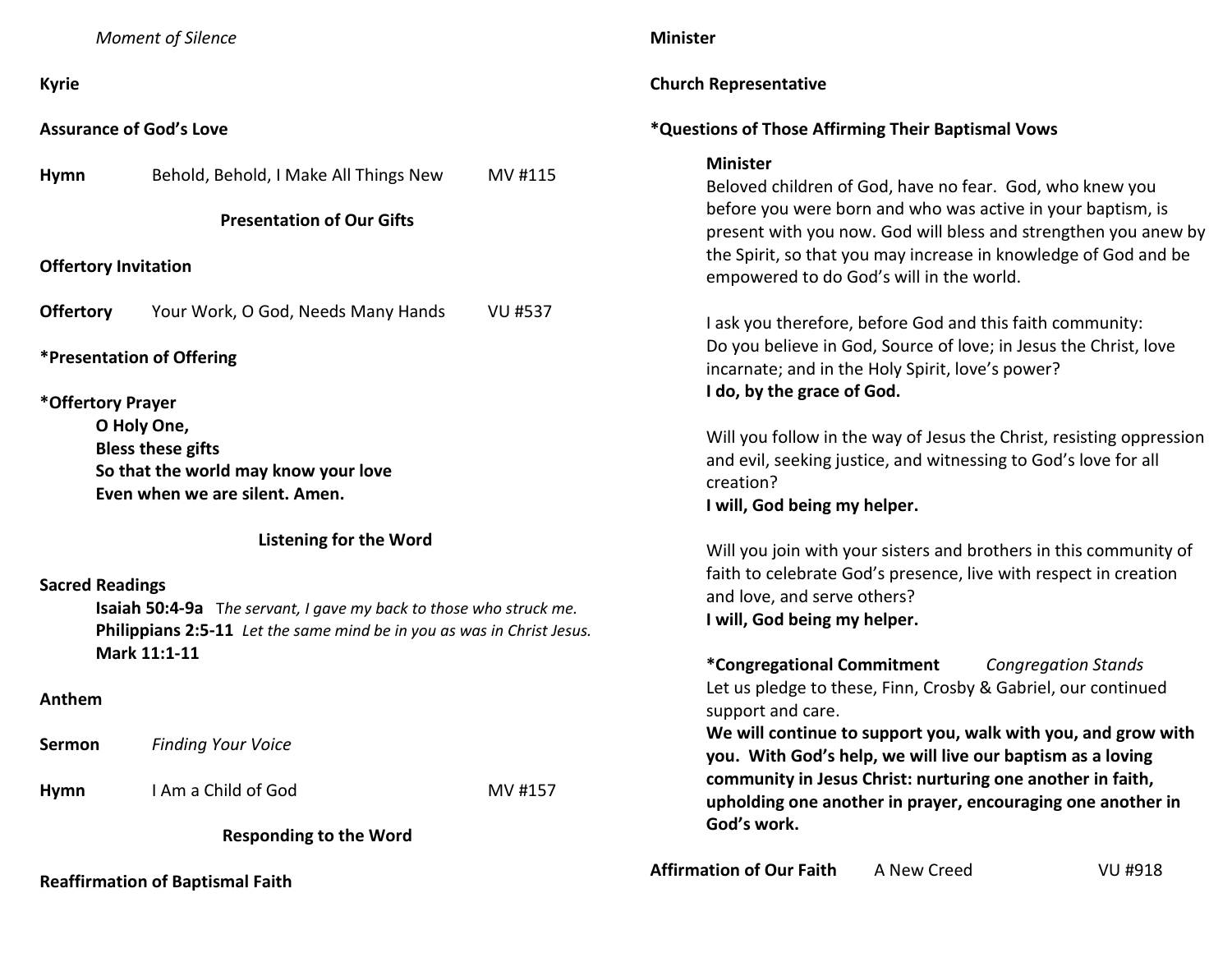## **The Act of Reaffirming Baptismal Faith** Candidate Kneels

#### **Minister**

 By the gift of your Spirit, O God, strengthen (name), that he may be true to you all his life. **Amen** 

Live in the world in the power of God that you may act justly, love tenderly and walk humbling with your God. **Amen** 

## **Presentation of Bible**

## **Prayer For the Candidates**

 **Gracious God, giver of life, you have called us by name, and pledge to each of us your faithful love. We pray today for your blessing on these young people who today affirmed their baptismal vows. Watch over them and guide them as they continue to grow in faith. Remind us of the promises of your own baptism and renew our trust in you. Strengthen us to do your will, and to serve you with joy, through the power of the Holy Spirit. Amen** 

| *Hymn           |                                | Go Forth for God                      | VU #418 |
|-----------------|--------------------------------|---------------------------------------|---------|
| *Blessing       |                                |                                       |         |
|                 |                                | Go into the world to find your voice. |         |
|                 | Listening to what God will do. |                                       |         |
|                 |                                | Go into the world to find each other. |         |
|                 |                                | Reaching out when we need support.    |         |
|                 | Go into the world, be amazed.  |                                       |         |
|                 |                                | Knowing that God is always with us.   |         |
|                 | <b>Choral Benediction</b>      | Don't Be Afraid                       | MV #90  |
| <b>Postlude</b> | * Please stand as you are able |                                       |         |

| <b>Ministers</b>         | All of us                     |
|--------------------------|-------------------------------|
| Clergy                   | <b>Rev Greg Davis</b>         |
| Office Hours             | Tuesday, Wednesday & Thursday |
|                          | $9$ am $-12$ pm               |
| Office Phone             | 902-964-2291                  |
| Email                    | minister@cquc.ca              |
|                          |                               |
| <b>Ministry of Music</b> | <b>Kirk Neville</b>           |
| Website                  | https://cquc.ca/index.htm     |
| <b>Church Office</b>     |                               |
| <b>Office Hours</b>      | Wednesday & Thursday          |
|                          | 9 am – 12 pm                  |
| Phone                    | 902-964-2221                  |

**Warm Welcome to All** – We are glad you are here as a visitor, a seeker,someone looking for a new church home, or as a regular worshiper. All are welcome.

#### **Easter Services** –

Good Friday – April 2<sup>nd</sup> at 10:30 am Easter Service with Communion – April  $4^{\text{th}}$  at 10:30 am

## **Life and Work of Our Church**

**Greg's Office Hours:** Tuesday, Wednesday and Thursday from 9 am – 12 pm. If anyone is in the hospital or would like a visit from Greg, please call him at 902-964-2291. If you wish to meet with Greg outside the scheduled hours, please call 902-964-2291 or email minister@cquc.ca for an appointment.

**In-Church Services:** Registration is **required**. To registration, please call 902-964-2221 or email office@cquc.ca. Masks **are required**. If you are registering **after 12 pm Thursday**, please text or call Velda at 902-940- 7674.